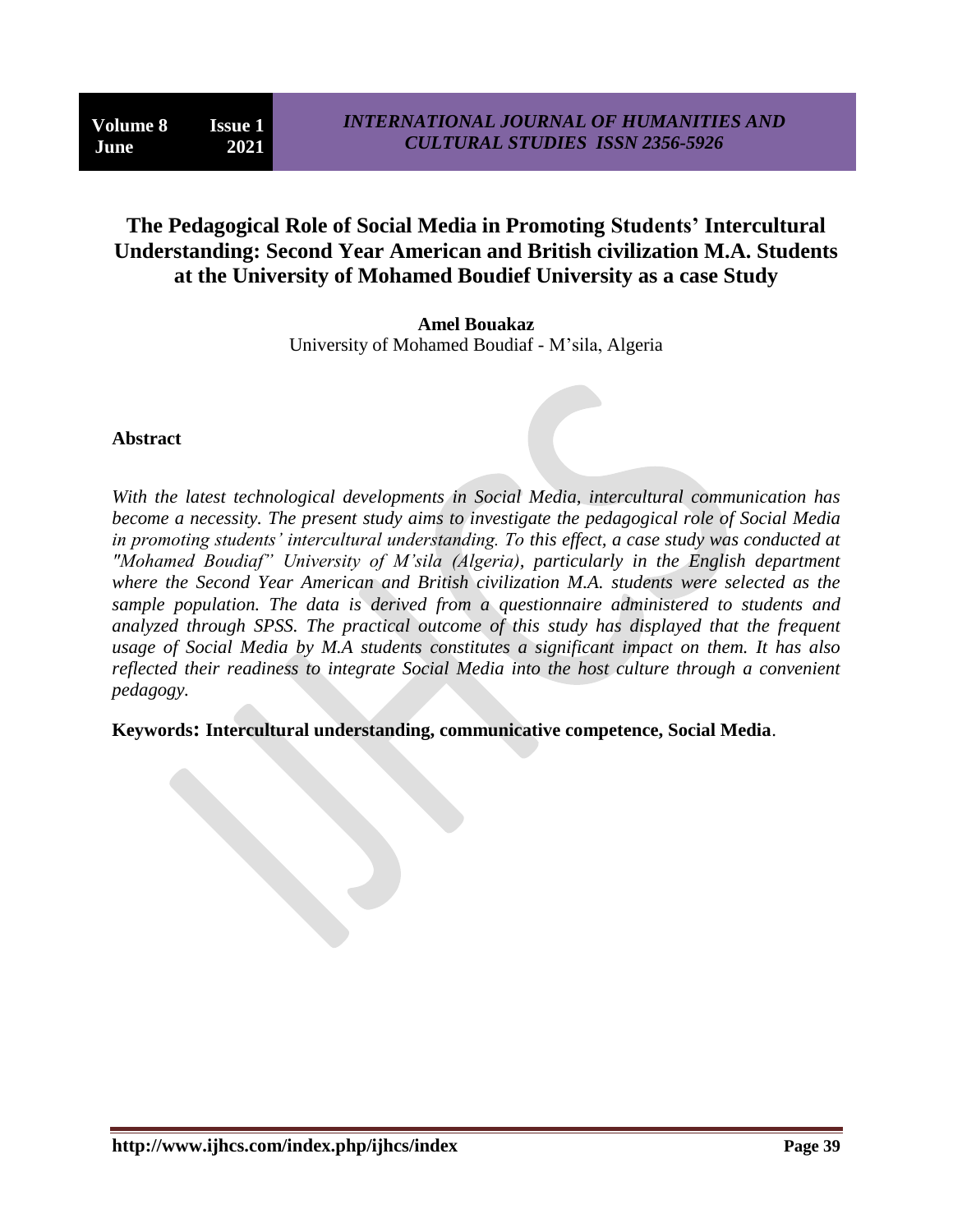#### **1. Context of the study**

#### **1.1. Background to the study**

 Byram and Wagner (2018, pp. 148-149) call for a reconceptualization of language education by insisting on the multi-dimensional mission of teaching combining knowledge of useful context with skills found in intercultural competence. Byram and Wagner (2018, pp. 148-149) advocate the need to adopt a holistic approach in teaching languages using content that is relevant to the students' lives and society. This is done to foster in students critical thinking skills. Moreover, collaborating with other subjects enables students to understand the utility of language education in their lives beyond the classroom context.

 The literature calls for an acknowledgment of the different belongings of students. In this vein, Kramsch (2014, p. 249) draws attention to the greater prevalence and visibility of the multilingual and multicultural nature of national societies due to the advent of globalization and the increased mobility of humans, goods, and capital. It is quite noticeable nowadays that the population of language classrooms is made up of students who do not necessarily speak a common national language and who speak a variety of second, immigrant, or heritage languages. They do not share the same country of origin and are not brought up by parents of the same social class. Such students do not necessarily share the same ethnic background or the same history. "They are multilingual not only in the strict sense of being equally fluent in more than one linguistic code, but also in the sense that they have different outlooks, different upbringings, and have been socialized in different ways. They have less and less of a consensus on what is an appropriate, polite behavior, or even what is expected in school" (Kramsch, 2014, p. 249). The above reviewed approach to teaching takes for granted the language and culture nexus (Byram and Wagner, 2018, p. 142). Teaching culture as information about a country or countries where the target language is spoken is beset with misinterpretations, although this approach is often present in textbooks and is hence widely adopted because of the reliance on textbooks as the main source of knowledge. These misinterpretations are due to the complexity of the term Culture (Williams, 1983).

 What is needed, on the part of teachers and educators, according to Byram and Wagner (2018, pp. 148-149), is to embark on a critical examination of their own professional identity, their views of language and culture, and language education and its goals. This involves stepping out of their comfort zone, by exploring unfamiliar content with students or collaborating with somebody in a subject area that seems unfamiliar to them.

 Kramsch (2014, p. 250) detected a significant shift in students" stance towards the use of words from a purely referential, denotative approach to the meaning of words towards a more context-sensitive utilitarian dimension. As has cogently pointed out by Kramsch (2014, p. 250), "nowadays stylistic variation and multiple indexicalities are the name of the game right from the start. Students who play with language in their blogs, tweets, IMs and their everyday ways of talking, tend to become impatient with the grammatical and lexical rules of the L2. They insist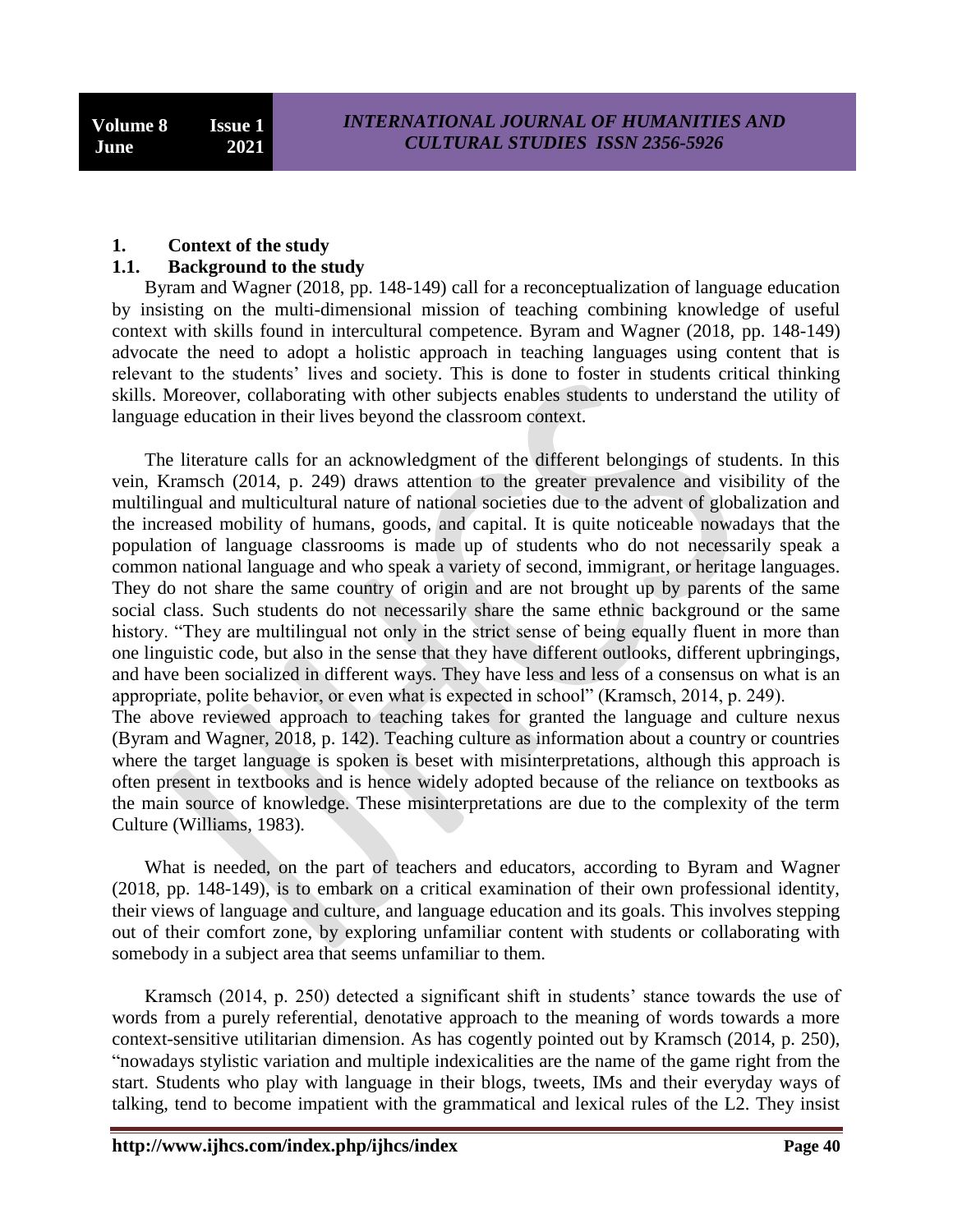on making themselves comprehensible despite their deficient grammar and, to a certain degree, communicative language teaching has encouraged them to do so". For Kramsch (2014, p. 250), students rely on the group understanding of the shared associations and allusions indexed by the words, and restrict their understanding of each other to pragmatic purposes. Students no longer endeavor to understand every word of a text. Instead, they simply skim and scan the text for information and feel content with getting the gist of its message (Ibid).

 It stands to reason that some incongruity has to be disambiguated: Why should language teachers acquire a multilingual mindset if they teach only one language? To answer this question, Kramsch (2014, p. 253) explains that the term *multilingual* stands for a "diversity of meaning, as expressed through the different codes, modes, modalities, and styles that have currency in a global world that is now constantly and ubiquitously interconnected." However, the world where students will be expected to shuttle between languages and to show evidence of cross-cultural pragmatic competence" does not make it mandatory for foreign language teachers to master several languages to design multilingual practices that will help students achieve that goal. Rather, teachers only need to go beyond teaching language formally, but "in the individual variations that speakers and writers bring to language as living discourse" (Ibid).

 The second important variable in this paper is the use of social media as a means of achieving intercultural communication. Here, the work of Sawyer and Chen (2012, pp. 2-3) is quite handy. This author argues that the growing importance of new social media in people's lives is because they promote the interconnectedness and interdependence of a culturally diverse world. Such online acts of communication promote interactive dialogues that build an understanding of different points of view because people using social media have the opportunity to express their opinions to the public and participate in conversations and dialogue through a common virtual medium. Social media enable people to have a sense of belonging to virtual communities on the Internet, interacting with others from different cultures, and gaining knowledge and learning about different opinions and perspectives of issues, topics, and events. However, the most important blessing of Social Media is the ability of its users to socialize and overcome cultural differences in terms of behavior and values. To overcome cultural differences, Sawyer calls for the use of Hofstede"s five dimensions and the Diffusion of Innovation Theory, namely power distance, individualism/collectivism, masculinity/femininity, uncertainty avoidance, and long-term/short-term orientation.

### **1.2. Statement of the problem**

 Two variables emerging from the reviewed literature need to be investigated in conjunction: the pedagogical importance of cultural context and the use of social media to maximize its relevance in the teaching of culture. The present paper seeks to capitalize on this close nexus between these two variables.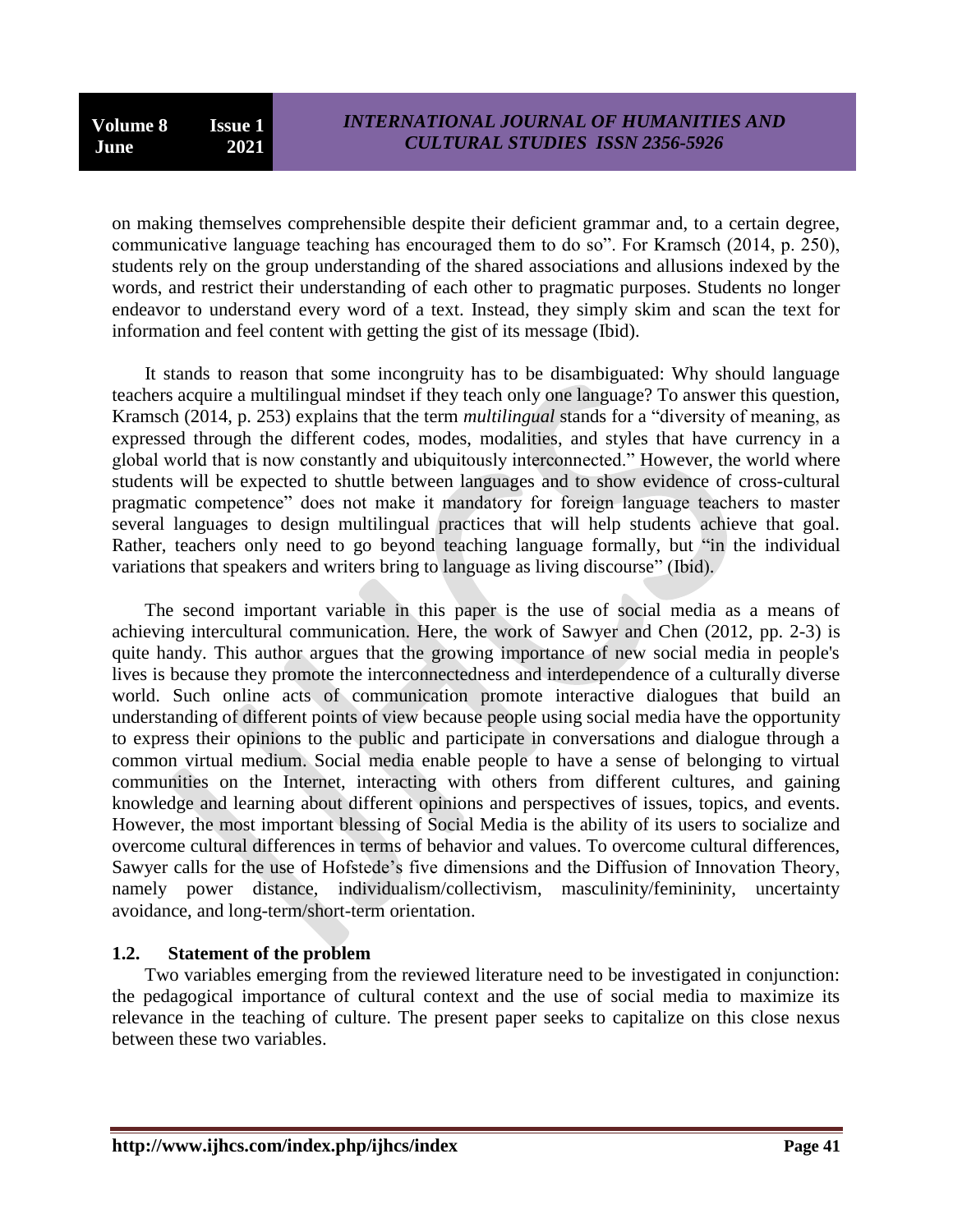#### **1.3. Research Objectives**

- **1-** To find out if there is a positive influence of Social Media on students" intercultural understanding.
- **2-** To examine how Mohamed Boudief University students of English build their knowledge through the use of social media.
- **3-** To determine the extent to which Social Media can help improve other features of culture, and
- **4-** To check out students" attitudes and perceptions towards the use of Social Media.

#### **1.4. Research Questions**

**Q1:** Why is intercultural understanding pedagogically important? **Q2:** What is the pedagogical role of Social Media in promoting student's intercultural understanding?

**Q3:** How does Social Media connect cultures?

### **2. Theoretical framework: The Intercultural Dimension**

 The literature has developed the concept of Intercultural Competence. For instance, Byram and Wagner (2018, p. 140) define this concept as means of enriching linguistic competence with deep intercultural competence. The main objective is to empower language educators to assist language learners to acquire more and more sophisticated linguistic and intercultural knowledge and skills to enable them to apply such skills in other courses and experiences.

 There is a consensus in the literature on the need for Intercultural Competence. To this effect, Byram and Wagner (2018, p. 140) point out the inadequacy of associating language teaching with teaching in a country or countries where a target language is spoken. This is based on the fact that, nowadays, language teaching has acquired the responsibility of paving the way for learners to interact with people coming from other cultural backgrounds. There is a need to teach learners skills and attitudes as well as knowledge. For these authors, this involves concepts like culture, the language-culture nexus, and intercultural competence. This view of teaching has implications for the teaching approach in terms of the skills, attitudes, and knowledge that should be taught. Furthermore, Byram and Wagner (2018, p. 140) argue that language teaching needs to be linked to other disciplines to develop an approach that integrates insights from citizenship education. Their approach has implications for teachers' professional identity and cooperation across the curriculum (Ibid).

 This calls into play the notion of cultural context. In this vein, Hrabcová (2017, p. 13) attributes to the socio-cultural context the power to influence learners to start learning a language; it affects the learning process itself to a high extent as it is a considerably important factor when using the selected language variety in real-life situations. For this reason, Hrabcová (2017, p. 13) advocates its importance in language teaching as learning a foreign language is expected to present learners with new challenges and to open many avenues for them.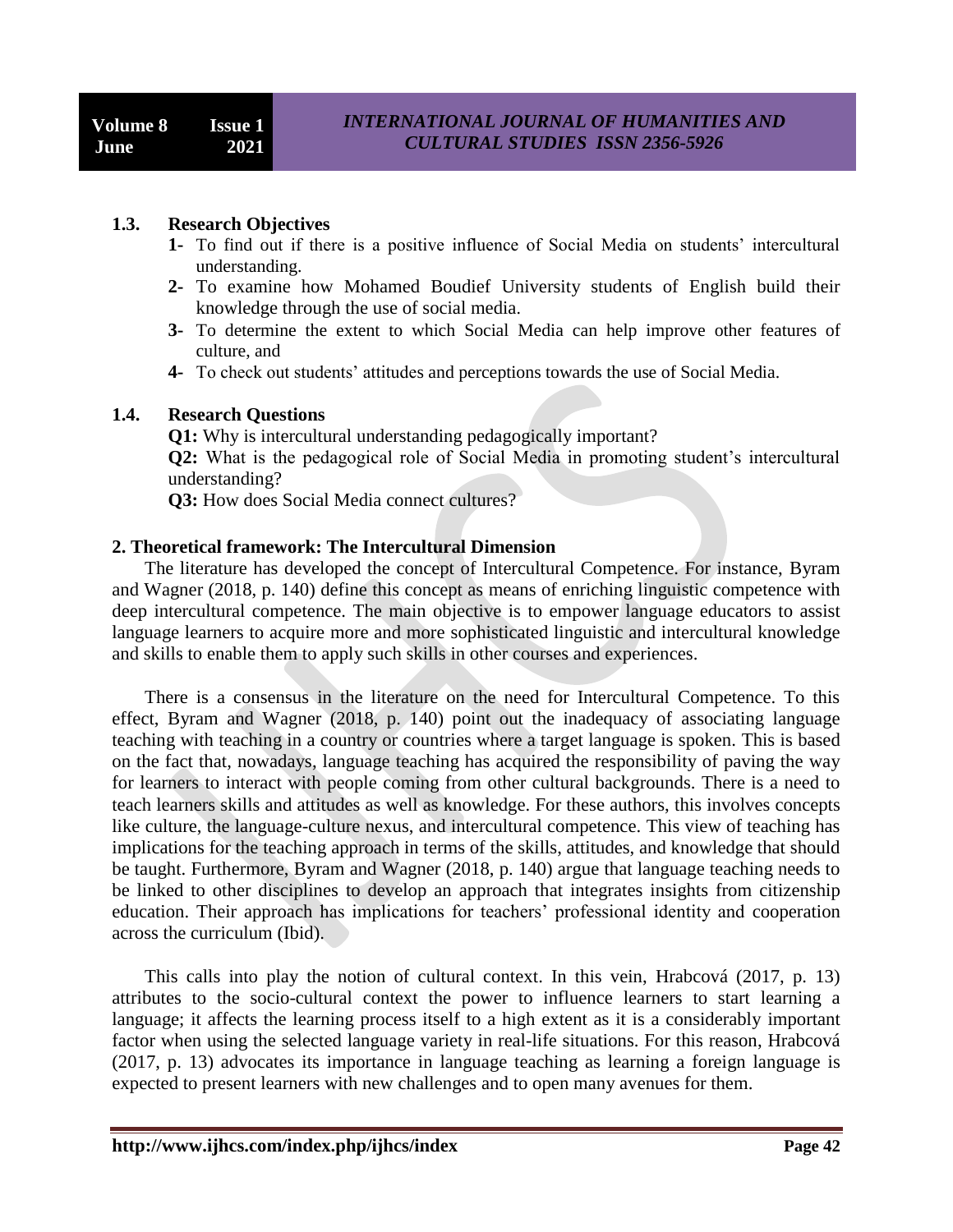This focus on cultural understanding has an ideological human rights dimension. For Starkey (2002, p. 9) language is one of the most important social and cultural markers of identity. Instead of tense relations between language communities (within and between nations), this author believes that "the achievement of equality of citizenship in multilingual communities is a demonstration of the possibility of success of democracy and may be considered exemplary of the very essence of democracy" (Ibid). Instead of being perceived as a marker of difference, "the linguistic capacities of human beings are a unifying feature, distinguishing humans from other species and bringing with them an automatic entitlement to human rights." (Ibid) Indeed, Starkey (2002, pp. 23-24) is emphatic about the need to take language education as a site of learning for democratic citizenship and endorsement of global culture:

"Studying other cultures enables learners to de-centre from their own world-view, accept relativities and develop multiple identities. Acquiring the ability to communicate in a new language is the first step to identifying with other speakers of that language community. This intercultural dimension of language learning has the potential to promote antiracism as a positive principle of democratic citizenship" (Starkey, 2002, pp. 23-24).

 However, cultural awareness has to be critical. For Starkey (2002, p.9), *critical cultural awareness* is the ability that learners should acquire "to evaluate critically and based on explicit criteria, perspectives, practices and products in one's own and other cultures and countries." This involves the ability to identify and interpret explicit or implicit values in documents and events in one's own and other cultures, using a range of analytical approaches to contextualize a given document or event and lay bare its ideological underpinning. The notion of benchmarking through a referential code is at the heart of this critical cultural awareness. Any potential evaluation of documents is to be made by reference to an explicit perspective and criteria such as human rights, liberal democracy, religion, political ideology. This vantage point also involves the ability to interact and mediate in intercultural exchanges, to be cognizant of possible zones of conflict between one's own and other ideological positions and to be ready to search for common criteria, or at least to negotiate the agreement on places of conflict and acceptance of difference (Byram, 1997).

 Operating within the context of European integration referring to the Common European Framework of Reference for languages), Starkey (2002, p. 25) argues against the prevalent perception of the national dimension as the most salient and draws attention, instead, to other significant determinants of different cultural identities such as class, gender, ethnicity, language, education, political or religious affiliation, and individual dispositions. In this respect, Starkey (2002, p. 25) advocates the concept of citizenship, which is highly mediated by institutions (European Language Council, 1997). In this vein, a quote from Starkey (2002, p. 29) clarifies what is at stake:

"Citizens in a democracy need intercultural skills for living in communities where cultural diversity is the norm. They need critical cultural awareness to understand the world around them and challenge injustice, complacency, social exclusion, and unwarranted discrimination. The construction of a peaceful, democratic and multicultural Europe requires plurilingual citizens".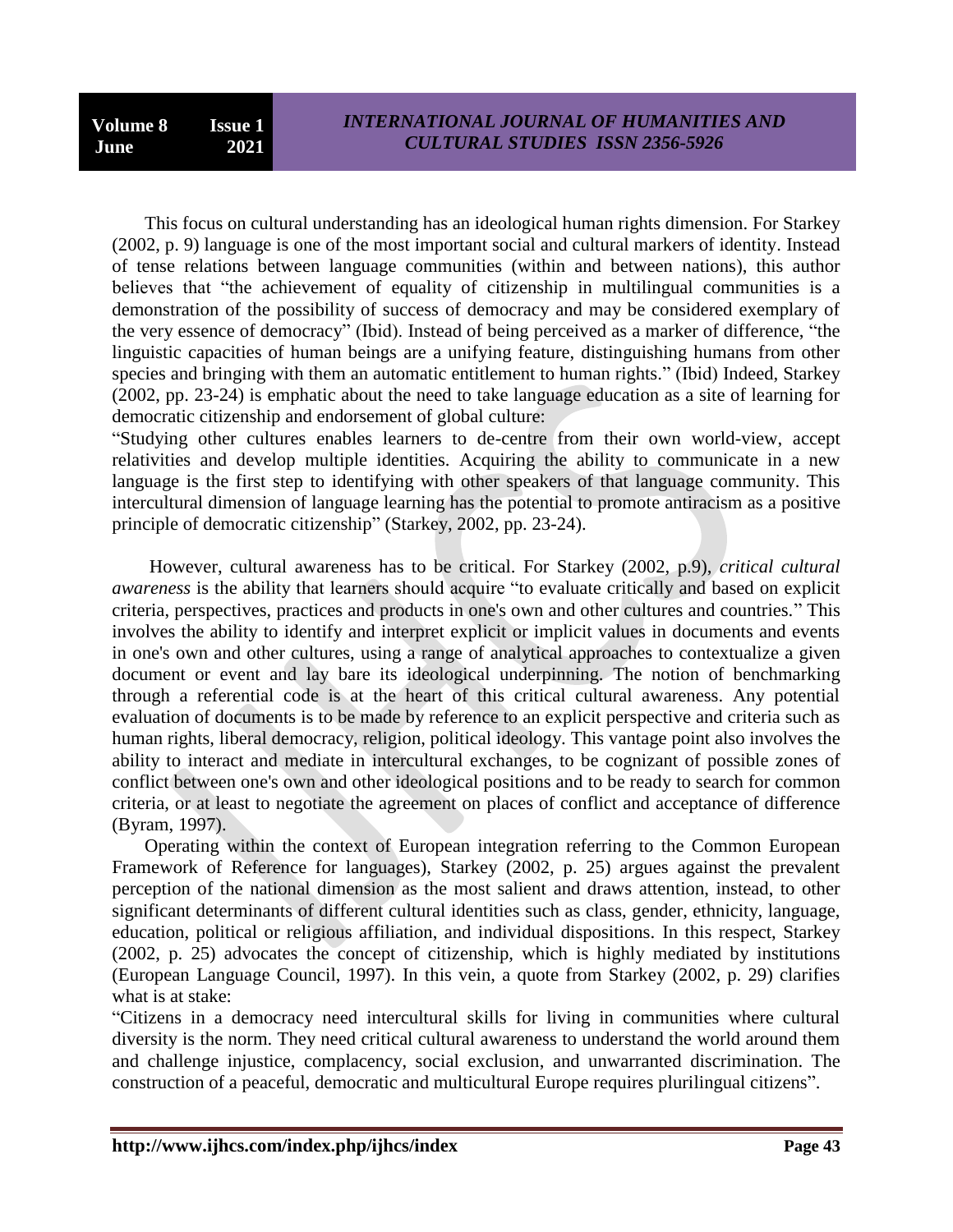Braskamp (2008, p. 1) identifies the concept of "global citizens" having intercultural competence, maturity, sensitivity, global learning, and world citizenship. For this author, students are human because they are simultaneously thinking, feeling, and relating to others. Braskamp (2008, pp. 4-5) calls for the need not to limit our perspective to time-infested cultural differences between nations and countries. Instead, educators need to foster mutual understanding and respect for justice, equity, fairness, and equal opportunities as virtues and values. There is no other option for today"s students but to be global citizens. The onus is on teachers to provide the experiences that integrate how students think, feel, and relate to others, i.e., develop students to become global citizens.

 What transpires from the reviewed literature is a movement from teaching to education. In this respect, Porto and Byram (2015, pp. 27-28) emphasize that "in addition to giving learners language competence for instrumental purposes, foreign language teaching is and should be foreign language *education*, with all that that means in terms of personal development and societal improvement." These authors advocate the need for foreign language education to develop criticality, which should lead to action in the world. This is corroborated by empirical evidence to the effect that foreign language education does in developing criticality in courses in higher education, and that the attainment of transformative critique in action beyond the classroom is potentially feasible.

 It ensues from the above review that education is inevitably related to teaching moral values as a means of offsetting purely cognitive skills. It has turned out that the teaching of culture is not without problems. For Çakir (2006, p. 139), due to the strong relationship between language and culture, language teaching forces educators to integrate FL culture effectively into the FL curriculum. In this vein, Alt and Reingold (2012, p. 1) highlight the growing interest in the role of teachers as active nurturers of common moral democratic values and norms. This goes hand in hand with the increasing dissatisfaction with the fruits of the postmodern child-centered approach beginning in the second half of the 20th century. Moreover, Nwafor and Nwogu (2014, p. 417) advocate the humanization of the classroom context, whereby human attributes and values such as honor, respect, love, dignity, friendship, etc., are given to other people irrespective of their social status, age, and level of education. For these authors (Nwafor and Nwogu, 2014, p. 418), to humanize the classroom implies the attribution of desirable human qualities, values, attitudes and interests to the learners to enable them to acquire commendable affective qualities of human beings. One main condition for this state of affairs to be realized lies in securing a healthy (warm and cordial) interaction between the teacher and his/her students, which in turn would engender effective learning (Emeh and Enukoha, 1994); a relationship that acknowledges and respects the personality of both the teacher and the learners. In a nutshell, all interactions in the classroom should have the stamp of humanism and pragmatism (Onoguere, 2000).

 The main focus of the present paper is the correlation between media use and cultural competence. Following Jakubowski (2018, pp. 42-43), it is argued that social media have a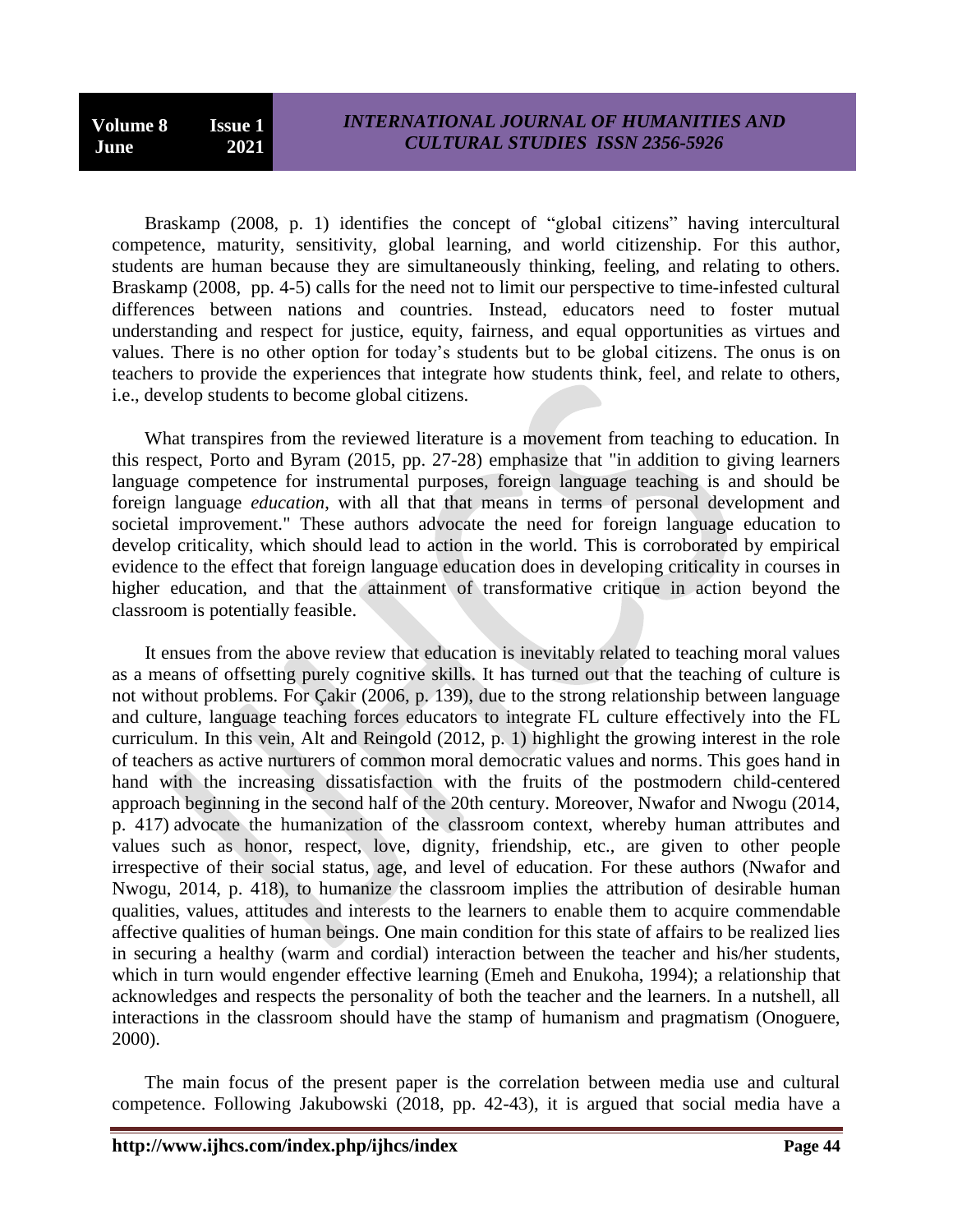positive impact on our cultural competence. This is achieved through the process of acculturation, since "the longer we integrate with different cultures, the more often we use local media, which affects the acculturation process positively." For this author, the role of the media is usually positive, "Thanks to them, learning new languages is made possible and more effective. Media also give a great opportunity to acquire knowledge about a new place of living, a local society, local mores, codes of conduct, etc. Thus, media use may help prevent culture shock, bringing people forward in the adaptation process and being a tool for entering into contact with other people." Consequently, Jakubowski (2018, pp. 42-43) concludes that "new media are a very promising platform in supporting the process of learning intercultural competence. Using new media intentionally and including them in our cultural experience may be very useful for people who study, work or stay in a multicultural environment".

## **3. Methodology**

### **3.1. Research Design**

 The present study aimed to investigate the Pedagogical role of Social Media in promoting students' intercultural understanding at the university level. A case study was conducted at "Mohamed Boudiaf" University of M"sila (Algeria), particularly in the English department where the second-year M.A students had been selected as the sample population. The rationale behind the choice of this group of subjects is their specialization in Culture Studies. It is assumed that they are expected to be made more sensitive than their fellow students to the cultural context of EFL. Thus, to discover the impact of Social Media on students" intercultural understanding, an online questionnaire was conducted to analyze students' attitudes towards the use of Social Media and the opportunities they give for understanding and communication in the present cultural era that is foreign to them.

 The questionnaire comprised a total of 10 questions that aimed to investigate the role of Social Media in promoting students' intercultural understanding and encompassed two categories of questions: structured (closed-ended questionnaire), unstructured (open-ended questionnaire). The questionnaire also comprised a combination of Likert scaled dichotomous multiple choice, and ranking scaled questions. The rationale behind using the students' questionnaire is that questionnaires are "certainly the most often employed data collection devices in statistical work" (Dornyei, 2003, p. 3) as they are efficient data collection techniques consisting of different questions prepared in advance and addressed to several respondents to collect data to serve the research objectives. Another rationale behind selecting this instrument was the opportunity for the participants to express their thoughts freely, identify their problems, and suggest new solutions.

### **3.2. Participants**

 In the current study, the researcher has relied on a random sample that involved sixteen students: at "Mohamed Boudiaf" University of Msila (Algeria). Students who participated in the questionnaire enrolled in the second year M.A American and British civilization specialty and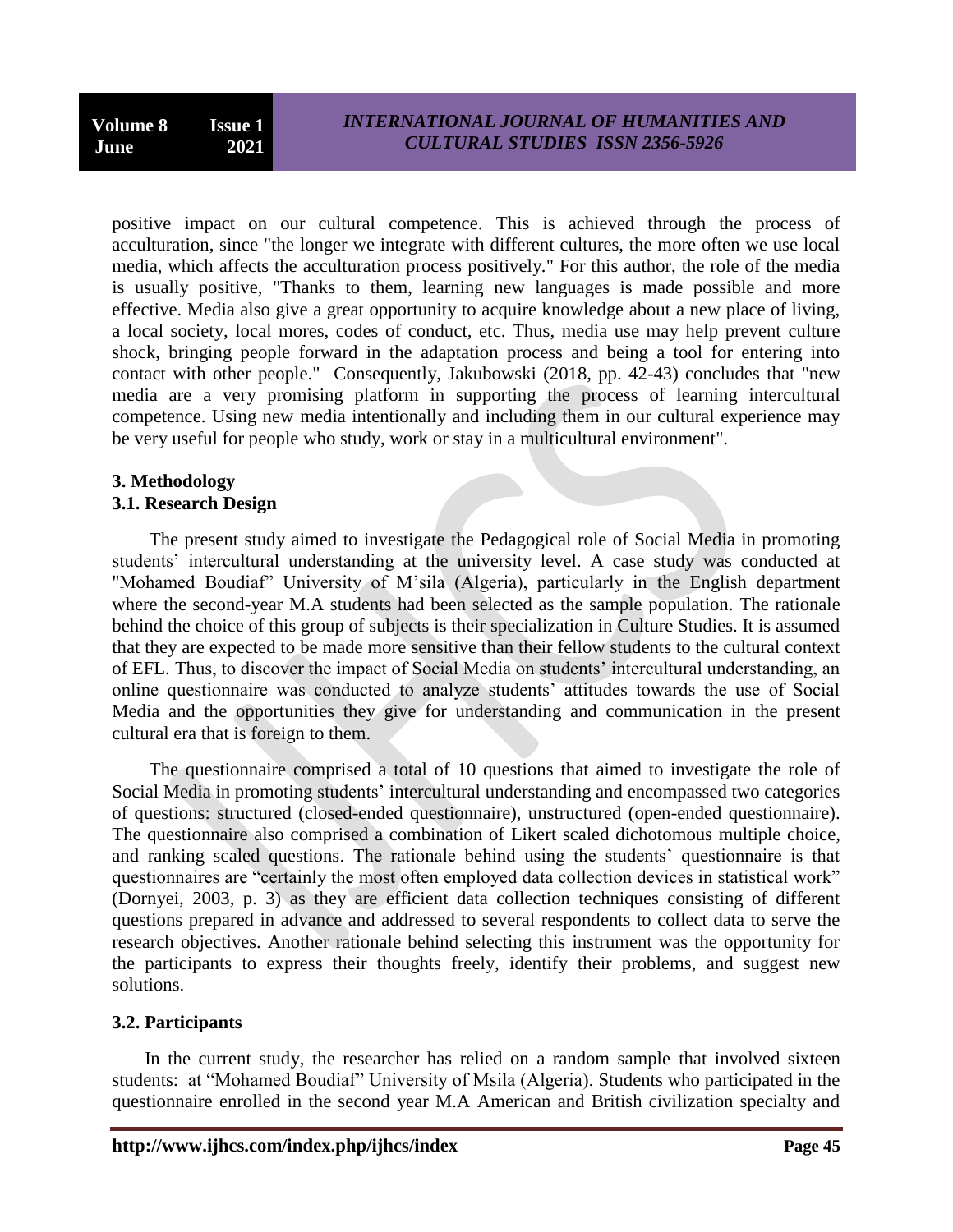belonged to different regions in Algeria. This diversity of cultural origins and regional belongings is meant to secure the representativity of the participants. It is assumed that they should have different attitudes to the use of social media.

## **3.4. Data Analysis Procedure**

 Regarding the research instrument of this study, it was administered online to 60 students at Mohamed Boudiaf University of Msila (Algeria). The respondents answered the questionnaires on the same day. The data was collected personally by the researcher and later analyzed based on descriptive statistics and frequency distribution.

## **4. Research Findings and Discussion**

## **4.1. Findings and Discussion**

The questionnaire has yielded the following results. They will be exposed in detail, first, and then they will be followed by a discussion of their significance.

 First of all, students were questioned about the use of Social Media (i.e., Facebook, YouTube, What's App...etc.) in their life to have a better understanding of their practices. For question one, it has been found that the majority (70%) of the participants use Social Media always in their life, 16% of the subjects often use it, 10% of the participants use Social Media sometimes. However, a small number (3.33%) use it rarely. Figure 1 represents the responses to this question.



**Figure 1:** Frequency of the students' use of Social Media in their life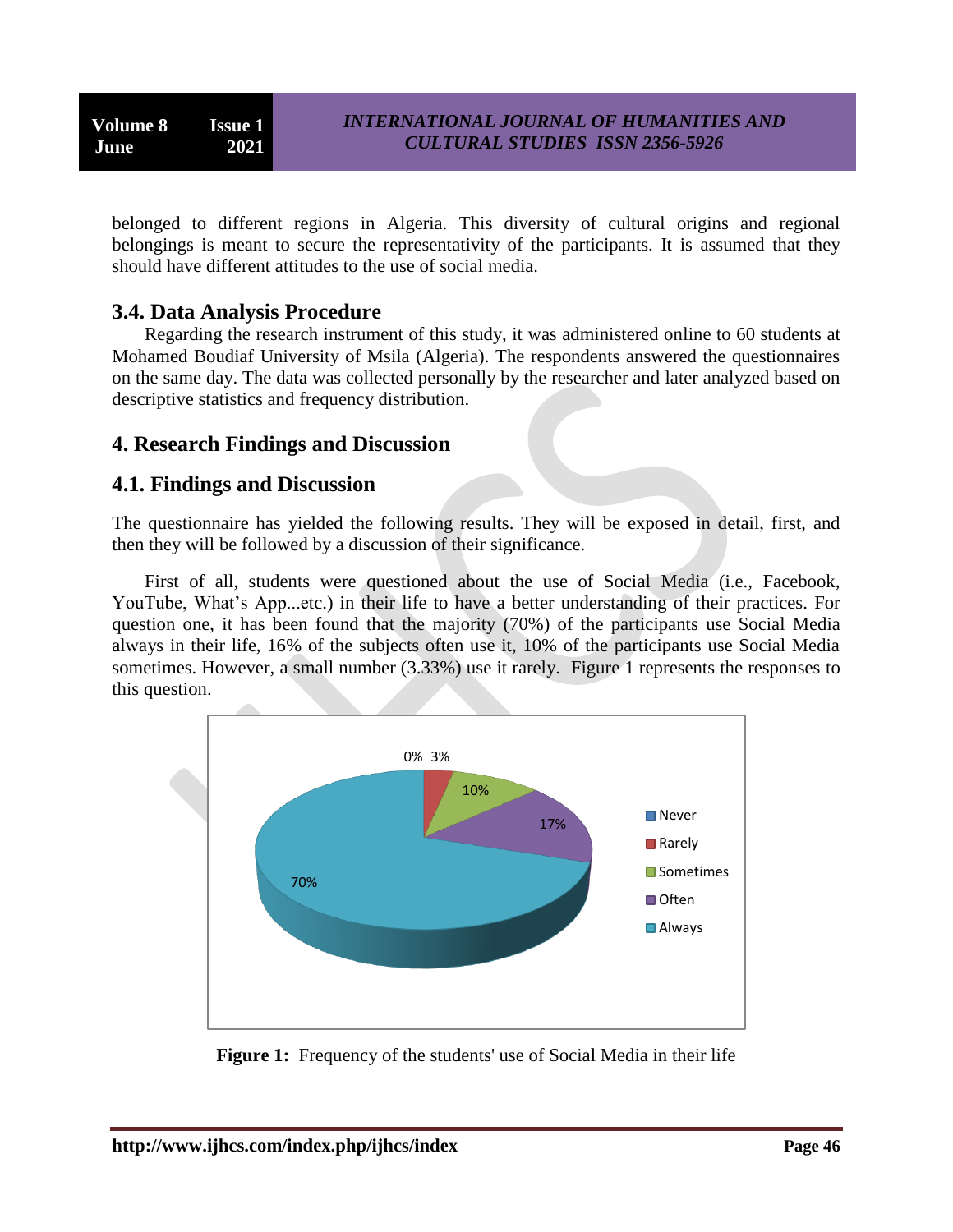**Volume 8 Issue 1 June 2021**

 From the above findings, one can safely argue that university students are emotionally attached to Social Media in varying degrees. This confirms the findings of Al-Menayes (2015, p. 23) to the effect that, in the UK, Internet addiction is prevalent among 18% of young people (Neimz, Griffith and Banyard, 2006), in Italy, it is only 0.8% (Poli and Agrimi, 2012), whereas, in China, the rate is at 12% among males and 5% among female students (Lau, 2011). Research has attributed this variation in the rates of addiction to psychological and social reasons among the various social strata investigated.

For a better understanding of students" attitudes towards the pedagogical role of Social Media inside and outside the classroom, the next question investigates the pedagogical role of Social Media and the extent to which students agree with its use (To what extent do you agree with the following statement: "Social Media have a pedagogical value and should be used as a way of communication inside and outside the classroom"?). The answers to this question yielded the following results: 40 % of the participants agreed that Social Media have a pedagogical value and should be used as a way of communication inside and outside the classroom. A total of 36.66% of the subjects strongly disagreed with the concept, whereas 11.66% disagreed; as for the remaining 5%, they were not certain about their responses. The findings are graphically represented in Figure 2



**Figure 2:** Students' attitudes towards the pedagogical role of Social Media inside and outside the classroom

 This finding is following the literature review (e.g. Kramsch, 2014, Byram, and Wagner, 2018, and Jakubowski, 2018); it highlights that most students have positive attitudes towards the use of Social Media. In the literature, Baruah (2012, p. 1) believes that Social Media are means of social interaction that increase communication skills among students of educational institutions. In the same vein, Ellison et al. (2007) revealed that Social Media increase students'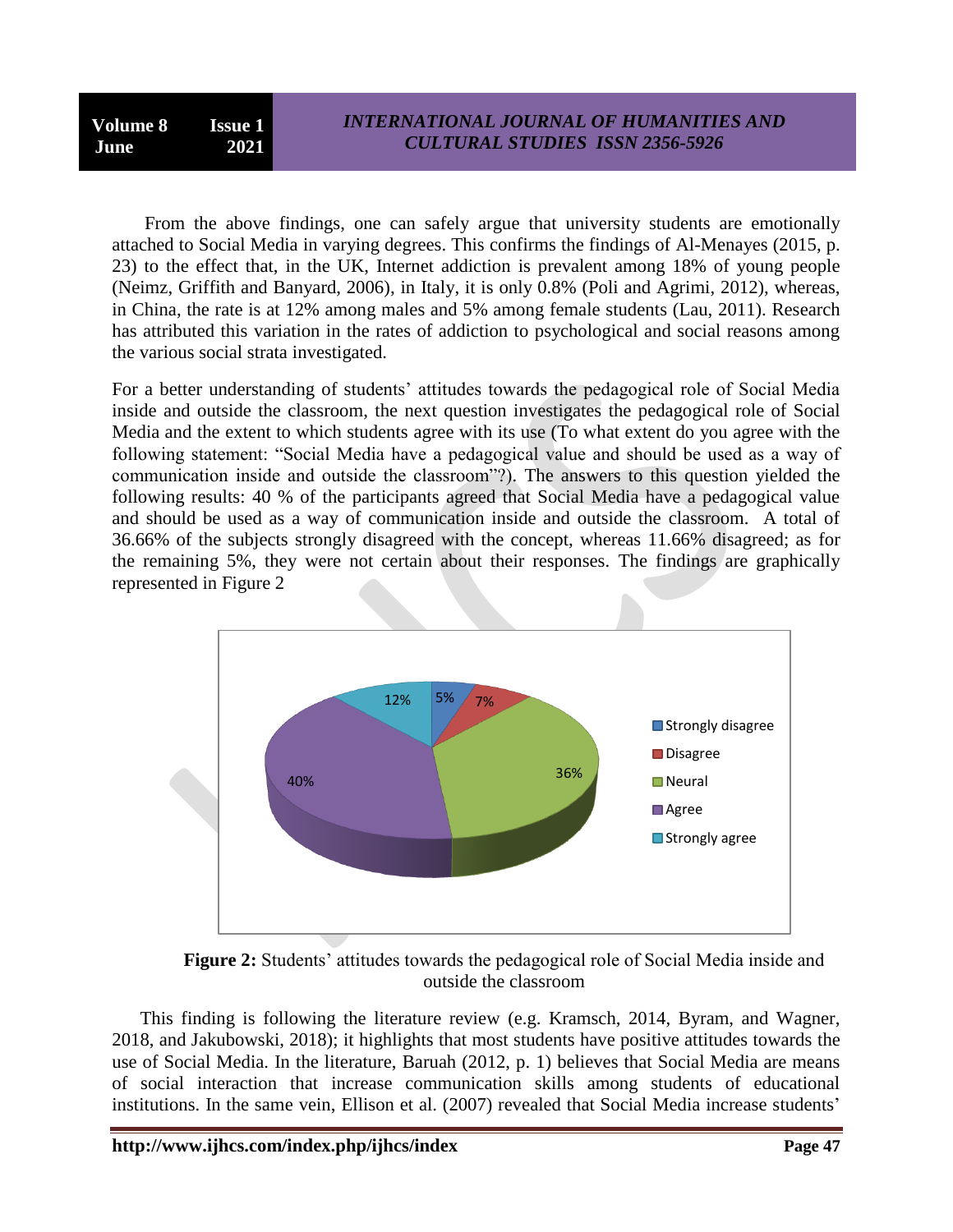and teachers' and students' and students' interaction. Waycott et al. (2010), and Wheeler (2010) also confirmed that Social Media have different pedagogical potentials such as open publishing new communication style and text, expressing personal identity and experience, co-creation and collaboration, and content management. Thus, Social Media are acquiring a vital role in daily communication with learners.

Since the focus here is on improving students' intercultural understanding through Social Media, the next question aimed to collect data about students' purposes behind using Social Media (What is your purpose behind using Social Media?). The analysis of this question showed that 20% of the subjects use Social Media to share information, and 6.66% use it to meet people. A total of 63% use it to learn new things. However, the rest 3.33% use it just to waste time. The data are schematically presented in Figure 3.



**Figure 3:** Frequency of students' use of Social Media for educational purposes

 A careful analysis of the above data brings to light that Social Media have done a commendable role in bridging the learning gap among people; more specifically learners. In Algeria, at the University of Mohamed Boudief (Msila-Algeria), findings confirm that students use Social Media to learn new things. This finding is in line with many research findings which show that ICT provides different opportunities to make a strong learning environment (Smeet, 2005, p. 344). Its use is not limited to improving the learning environment only, but also involves preparing the new generation for future careers (Wheeler, 2001, p. 16). Many scholars suggested that Social Media Provide a number of advantages in education: a) they are a way to make friends, b) they help learners share knowledge and access information easily, c) they give learners the chance to learn from different sources, and d) they allow learners to express what they feel and think (Akram and Kumar, 2017, p. 350). Hence, the uses of Social Media in education give students the ability to get more useful information and help them to establish beneficial connections for their careers.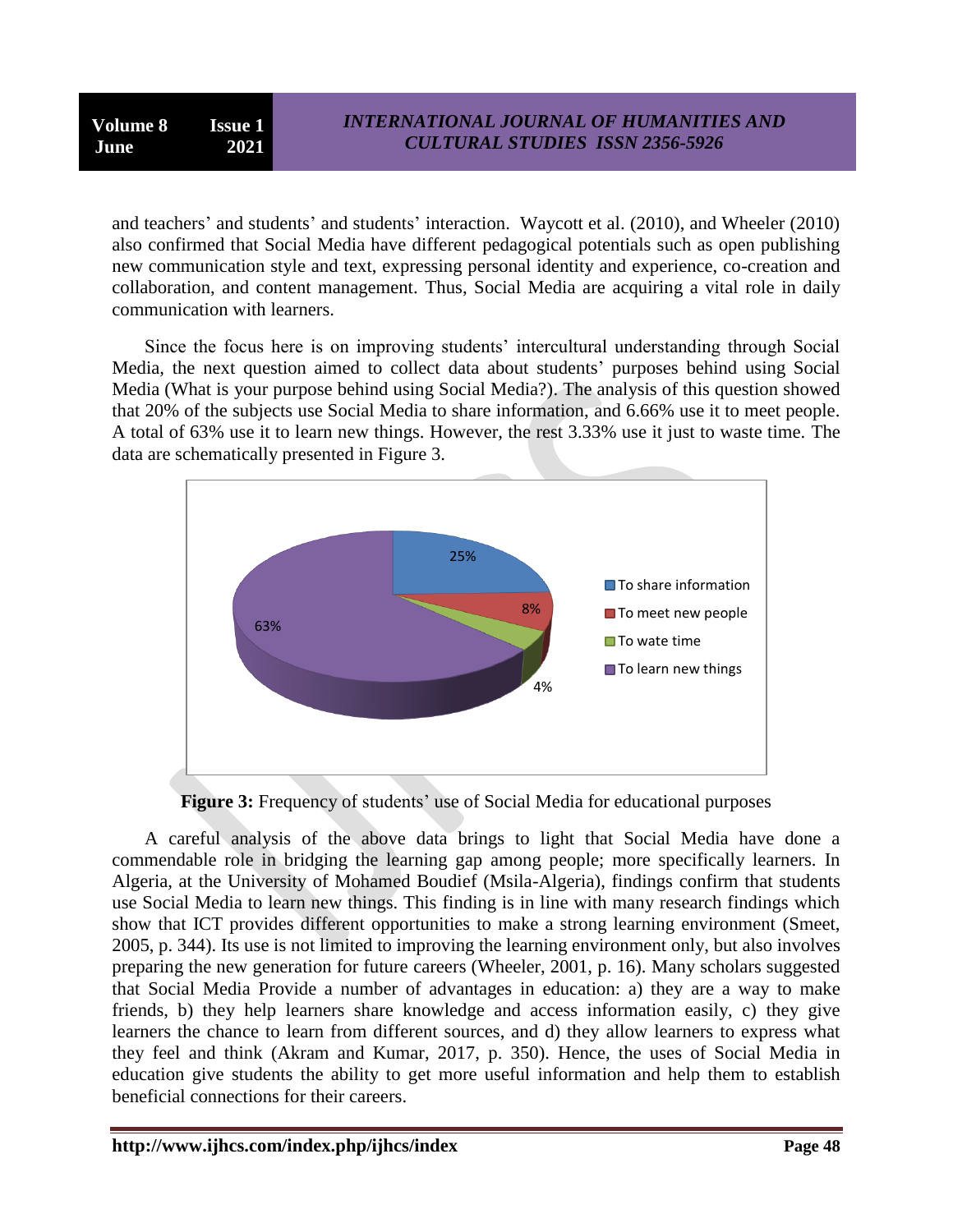In an attempt to enrich the present discussion and clarify the pedagogical role of Social Media in improving students' intercultural understanding, an explicit question was asked to students about their familiarity with the Western culture through the use of Social Media (As a student in the English department at the university, to what extent did you use Social Media to connect and become familiar with the Western (American and British) culture?). According to the results obtained from students" answers, 43.33% of the participants use Social Media almost every time to connect and become familiar with the Western (American and British) culture, 21.66% of the participants opted for sometimes. The other category"s answer, 13.33%, was rarely and 15% of the subjects use Social media frequently, while the rest 6.66% stated that they never use Social Media to become familiar with Western culture. The findings are graphically represented in Figure 4.



**Figure 4:** Frequency of students' use of Social Media to connect and become familiar with the Western (American and British) culture

 The findings above show that the Algerian students, particularly M.A. students, consider Social Media as a channel that connects them with other cultures. This is in line with Sawyer and Chen (2012, p. 9) acknowledgment of the positive integrative role of social media, enabling immigrants not only to electronically communicate with their family and friends in their native countries but also with the local people in the host countries. In an online environment, host social communication and ethnic social communication are important components that can facilitate or impede adaptation (Chen, 2009). Thus, social media has a social, physical, and cultural influence on intercultural adaptation. The literature has attested to the positive role of Social Media in maintaining the intercultural integration of immigrant minorities into their host cultures (Prakapiene and Prakapas, 2016, p.168). Chen and Brayr (2012) state that Social Media not only influence the form and content of information, but they also affect how people understand each other in the process of human communication, especially for those from different cultural and ethnic groups. Moreover, the literature has indicated that the process of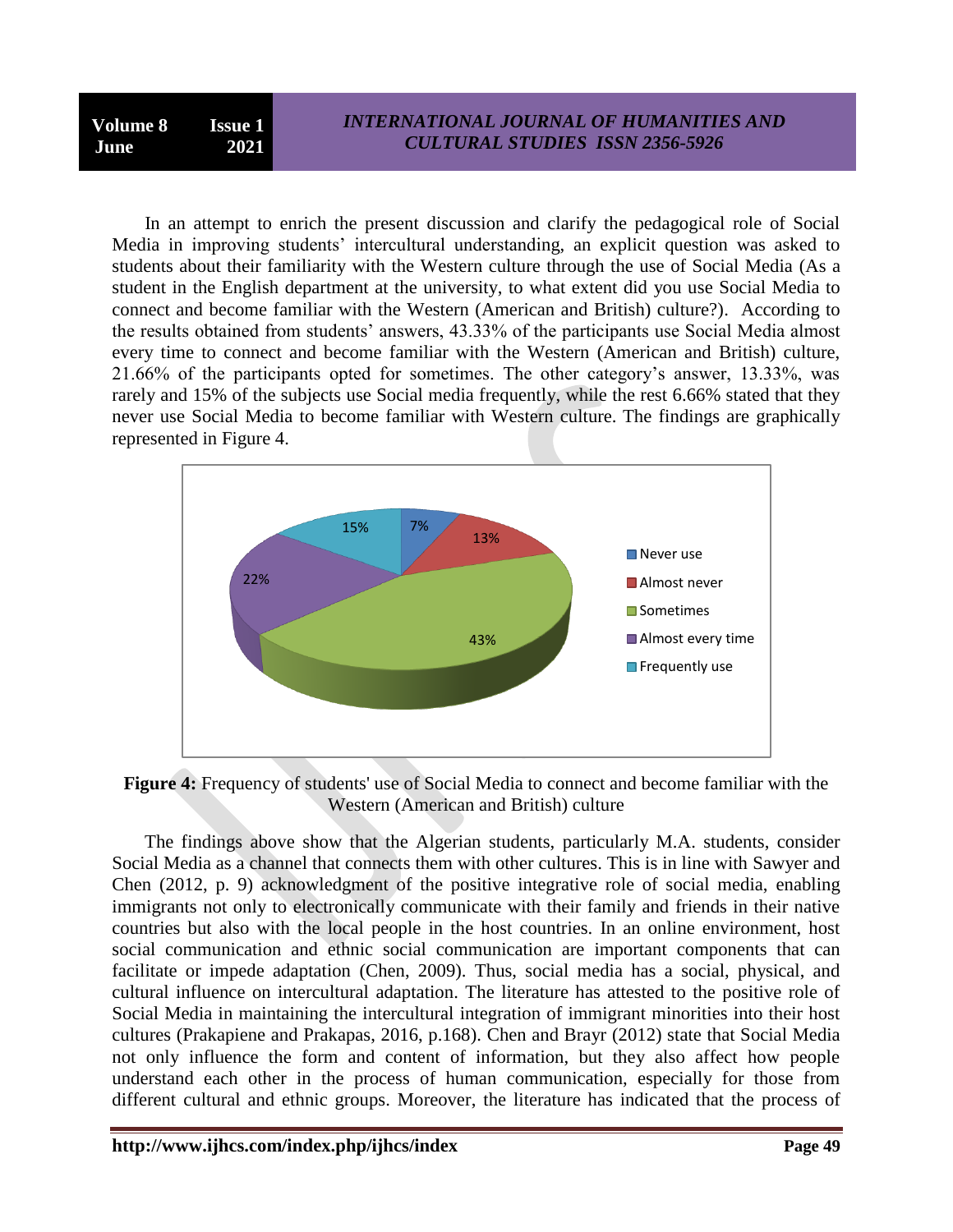**Volume 8 Issue 1 June 2021**

adaptation of new members, which is particularly important in multicultural communities, may be facilitated through Social Media. Indeed, various media, especially Social Networking sites, have been shown to have a positive impact on the success of cultural adaptation (Raman and Harwood, 2008). According to Crousher (2011, p. 260), Social Networking sites have gained in popularity among immigrants as a way not only to keep in touch with members of their in-group but also to foster relationships with members of their new dominant cultural milieu.

 When asked to respond to the statement (Do you share your cultural features with people from different cultures through Social Media?), the majority (90%) share their cultural features with people from different cultures through using Social Media. However, few of them (10%) do not share their cultural features. The findings are graphically translated in Figure 5.



**Figure 5:** Students use of Social Media to share their cultural features

 This finding is interesting as it shows how the Algerian students care for and respect their cultural features in terms of traditions, beliefs, costumes, identity, dialects, values, history and especially religion. In this respect, Bouherar (2020, p. 1) argued that most of the Algerian society is still conservative, with special sensitivity to religious dogma, a point confirmed also by Bouherar (2020, p. 12). However, the rest 10% do not share their cultural features. Building on Bouherar' (2020, p. 12) view, "globalization effects may have influenced the way some Algerians consider religion in society nowadays and this is not a guided movement towards secularism. A foreigner walking to any Algerian city can still notice many forms that entail people"s attachment to Islamic rites". This is highlighted in the coming question.

 The answers to the question (To what extent do Social Media influence your culture?), yielded the following results: 10% the participant's culture was negatively influenced. 40 % maintain that their culture was influenced positively; the figure above also shows that the majority 45% feel neutral. However, the rest 5% of the subjects' culture was influenced very positively. When presented in a figure form, these data could be represented as follows: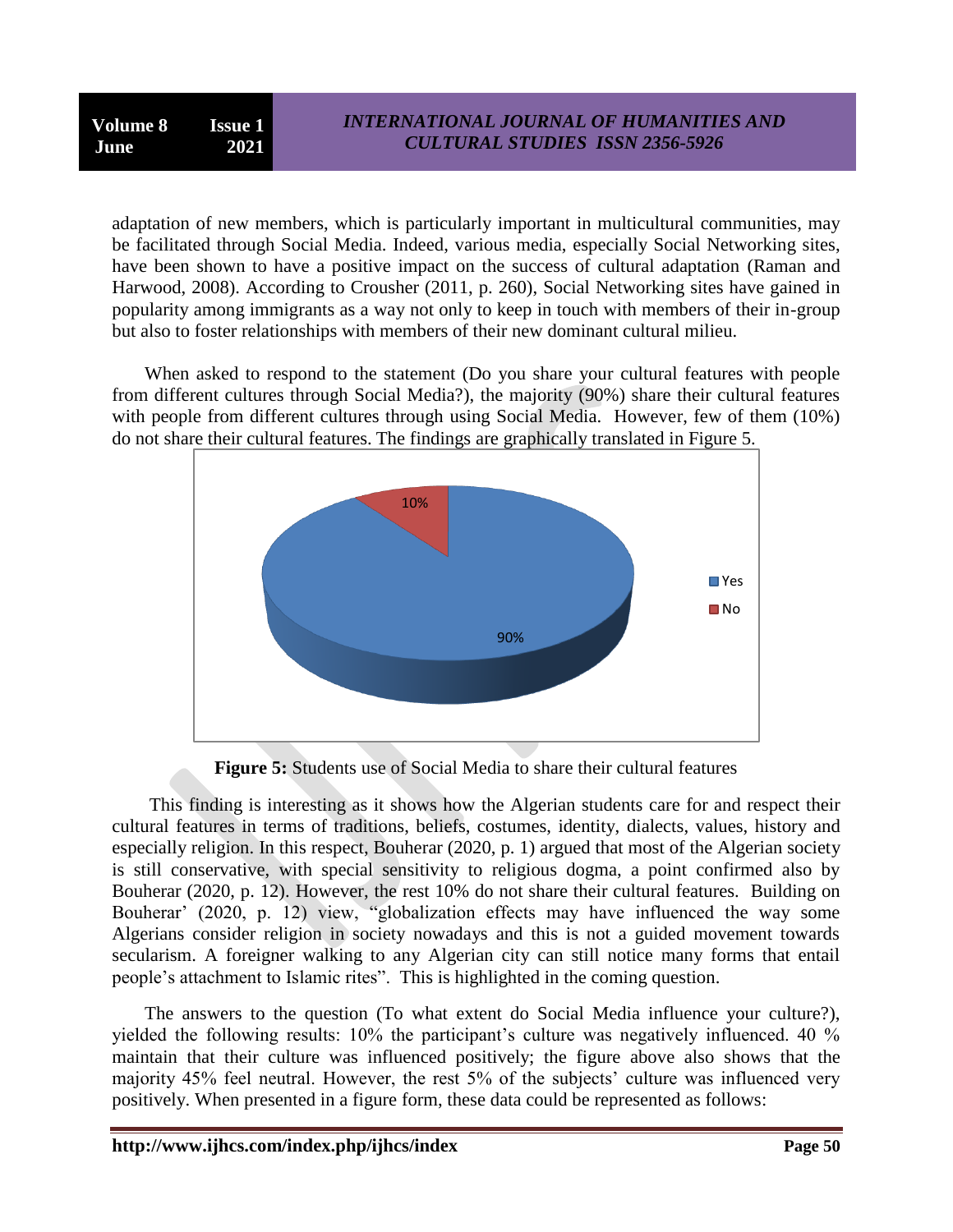



**Figure 6:** The influence of Social Media on students' culture

The present question is intended to clearly discern the extent to which students" culture was affected by Social media. Thus, it transpires from students' responses that social Media did not affect their culture negatively and they still preserve their culture. This finding was expected, as students must benefit and learn from Social Media's good aspects and not their bad ones. In this regard, Mouhadjer (2018, P. 831) reiterates the conception of an intercultural perspective for online classes using social media technology. Based on the work of Byram (2008) and Alred, Byram, and Fleming (2006), this author summarized this conception into three essential elements: attitudes (they adopt the others" perspectives in order to contrast and compare with the dominant evaluations in their society. During the video link which places them in a context of phases of acceptance and rejection, these students will be able to cope with their different kinds of experiences with a different culture, and try to conform to the conventions and rites of verbal and non-verbal communication and interaction of the others), knowledge (about events, significant individuals and various interpretations of events, how to use social media and telecommunications that facilitate interpersonal and cultural partnerships across frontiers, conventions of communication and interaction in their own and the foreign culture, and about alternative interpretations of shared concepts, gestures, customs and rituals. about the national memory of their own country and how its events are related to and seen from the perspective of other countries) and skills (when observing a social phenomenon to identify ethnocentric perspectives in an event and explain their origins, how to identify areas of misunderstanding and dysfunction in an interaction and explain them in terms of each of the cultural systems, and how to use their explanations of sources of misunderstanding and dysfunction to help interlocutors overcome conflicting perspectives, finding compromises, seeking consensus, accepting majority decisions, tolerating minorities, promoting encouragement, balancing rights and responsibilities, and showing trust and courage are on the list, how to take seriously the opinions and arguments of others by putting oneself in the position of others and start to accept criticism and listen, how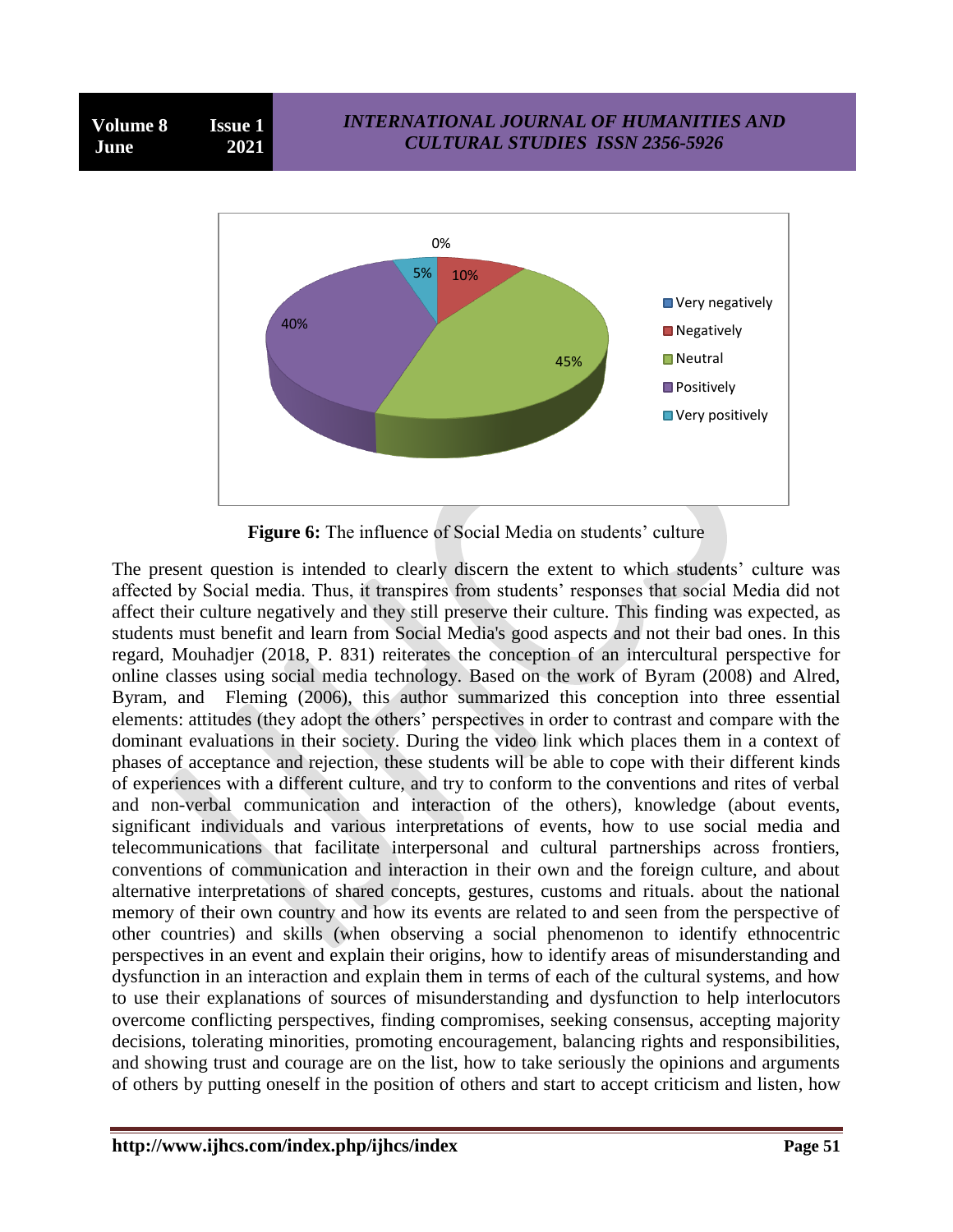**Volume 8 Issue 1 June 2021**

to make their own opinions, needs, interests, feelings, and values clear, speak coherently, explain clearly, and abandon every kind of violence, humiliation, or insult).

 Students were also asked to respond to the statement (How do Social Media impact your own culture?) This question was set to determine the participants" opinions on how Social Media impact their culture. The students' responses show that they hold a positive attitude towards the use of Social media (i.e. Social Media did not impact students' culture negatively). However, some students felt that Social Media have some strengths and weaknesses and that people must use it carefully. Thus, the data obtained from the above question are as follows:

"I corrected some wrong beliefs and bad things I used to do", "Being familiar with strange values that are not acceptable in our society", "I discovered new things that I didn't know before", "It helped me build relationships with foreigners", "It may represent my own culture in a good way", "Social Media have two sides, the positive side and the negative side, so people need to perceive things they hear or see with a critical thinking not just following what others do".

 In this regard, Mouhadjer (2018, p. 830) argues that Social media tools provide an environment for all varieties of content to be discussed, shared, and negotiated. The list of merits of chat rooms, includes discussing topics of common interest, forming communities with compatible visions, and finding soul mates or short-term relationships. With new advances in technology, people continue to chat online with the possibility of using voice and/or video, to converse with friends and family members, conduct classroom lessons, and carry out business negotiations, or even in multiplayer computer games and virtual online worlds. Moreover, Mouhadjer (2018, p. 830) added that visual connection is an interactive communication medium that enhances understanding and helps participants feel connected to each other, supports collaboration among traditionally isolated institutions, and builds relationships in a way that email, telephone, or online chat systems cannot, which can only enhance motivation.

 Additionally, they were asked about the advantages that Social Media provide them regarding communication with different people. Some students' answers are presented in the following lines:

"It helped me to introduce my culture", "It helped me to develop my language skills", "It helped me to learn new things, share my knowledge, "It helped me to show others my talents and skills", "To communicate with my classmates to share lessons", "It helped me to interact with people from different places", "It facilitates my learning", "It is my second teacher", "It breaks down fear, anxiety and shyness that happened in the face to face conversation", "I learned new languages such as English", "I can get information easily"

 The present findings are in line with Sawyer and Chen's argument (2012, p. 1) that intercultural adaptation involves the process of promoting understanding through interaction to increase the level of fitness so that the demands of a new cultural environment can be met.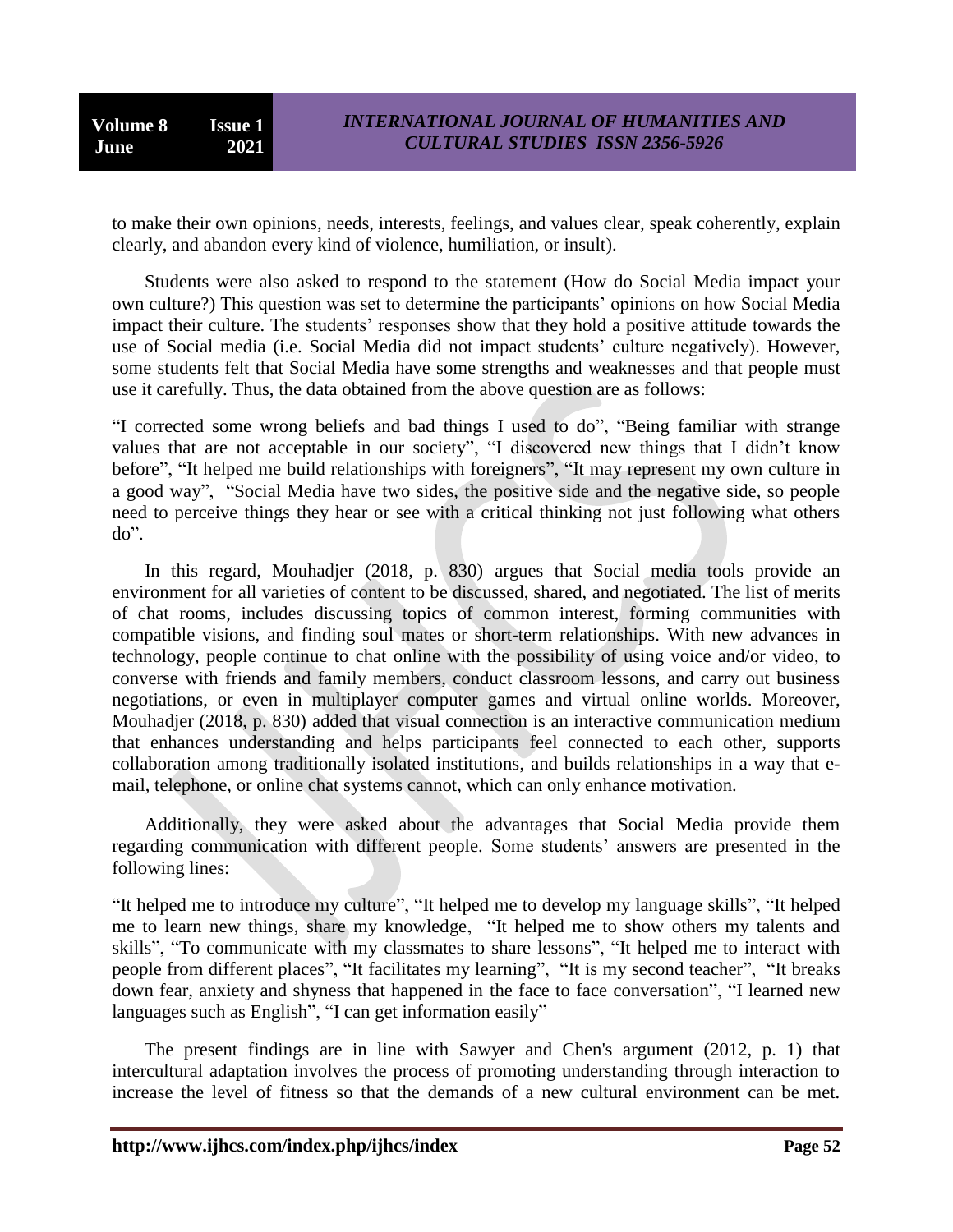Indeed, people tend to use new social media to become more integrated into the host culture during their adaptation and to maintain connections to their home countries. Sawyer added that, while cultures around the world value their traditions, beliefs, and norms that make them unique, social media links people around the world regardless of differences and geographical boundaries. Moreover, according to Chen and Zhang (2010), new social media has brought people from different cultures together in the "global village" through the process of intercultural adaptation. Thus, communication and interaction are key factors that influence how social media impacts intercultural adaptation (Sawyer and Chen, 2012, pp. 1-2). Similarly, Siddiqui and Singh (2016, p. 72) enumerate a number of functions of social media: pedagogical, political, and economic.

 Furthermore, the respondents were asked to report how satisfactory the use of Social Media was in helping them develop their intercultural understanding (i.e., to be more aware of and empathetic to the American and British culture). The majority (about 63% of the total) were satisfied with the use of Social Media in helping them develop their intercultural understanding, whereas some others (13, 33) were very satisfied. And only 1.6% of them had a negative experience with the use of Social Media and they were very unsatisfied. 5% of the participants were unsatisfied with its use. However, the rest 16.66% felt neutral. The data are presented schematically as follows:



**Figure 7:** Students' attitudes towards the use of Social Media in helping them develop their intercultural understanding

 These findings are interesting in the sense that, if the students are interested in developing their intercultural understanding, they will be engaged in reading about other cultures. And it is apparent that this technology and the materials which are used by students in their daily life are helpful for learning, and improving learners' intercultural understanding.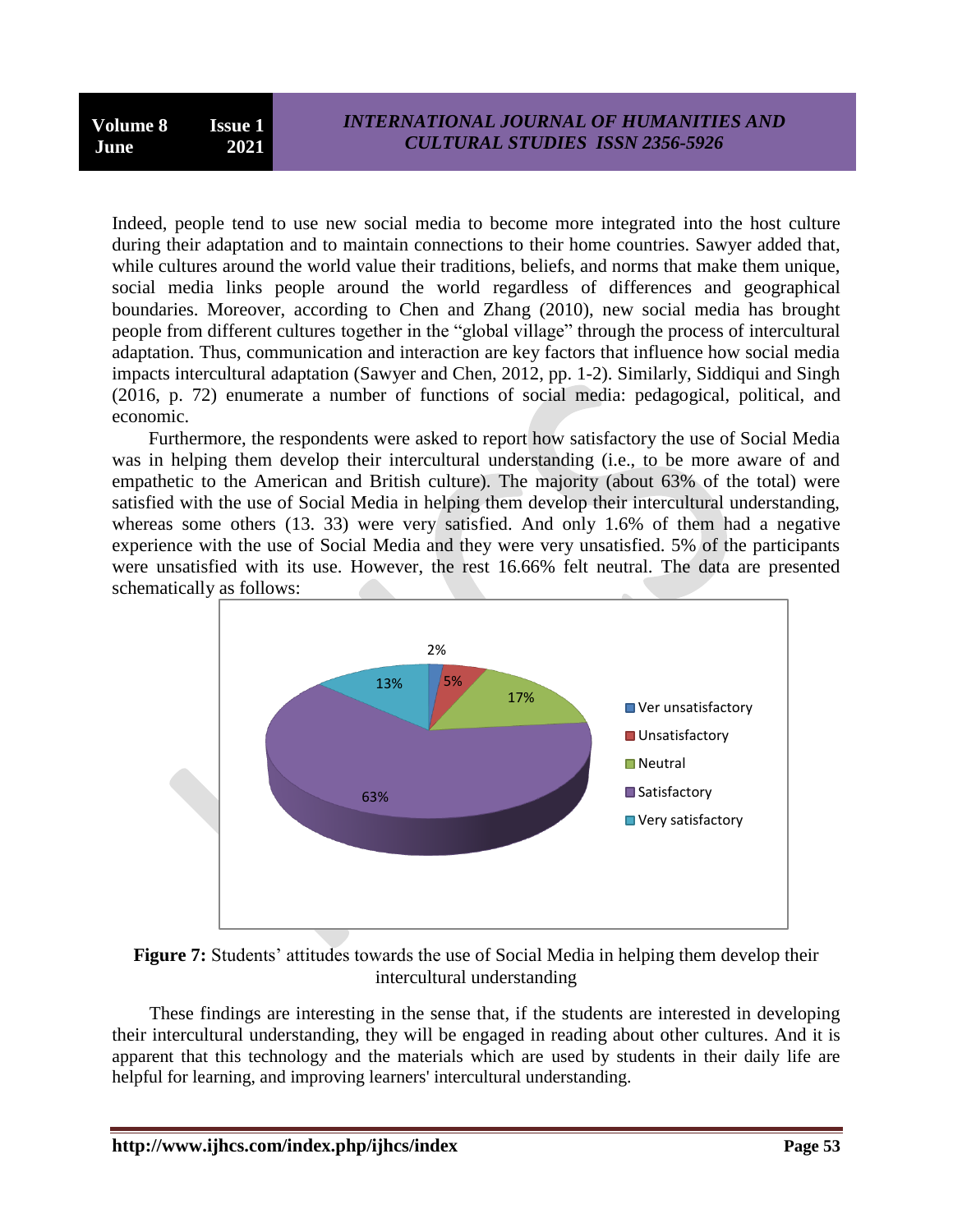These findings are in tandem with Seyfi and Güven's insight (2016, p. 28) that, by hosting many activities in the course of one's day, social media takes important role in occurring social events (Peltekoğlu, 2012, p.5). For these authors, providing freedom and partial deterritorialisation, social media enables individuals to realize themselves and to want to use this environment actively. Indeed, social media brings people together, as well as communities organized around the same objective. Seyfi and Güven (2016, p. 28) further add that, with globalisation, very rapid and important relations have developed between intercultural communication and social media (Lazar, 2012, p.291; Engin, 2011, p. 37) as there endless uses for digital media (Wooley, 2013, p. 41). Seyfi and Güven (2016, p. 28) contend that, besides being a practical tool in the spreading of messages, social media plays a very important role in creating new forms of multicultural relations (Piechota, 2014, p. 38). Thus, it transpires that, beyond being related concepts, social media and intercultural communication are mutually interdependent phenomena. To this effect, with the use of social media in intercultural communication, and adjustment (an essential factor in intercultural adaptation) and a sense of community emerge.

 As an attempt at a deeper understanding of the importance of understanding intercultural differences, an explicit question was asked (Why is it important to understand intercultural differences?). Some students' answers were as follows:

"It is important to understand people from different cultures", "To be able to study abroad or make researches", "It provides a sort of respect between races (e.i., knowing their traditions and norms and the ideology of the ethnic group will certainly guide you to behave in a certain way is respectful to the group", "To understand better how we see things and how we should deal with things especially cultural aspects and it's ok to get to know everything but not to follow it just because it is a trend", "Each speech community has its customs, way of thinking and traditions. People need to recognize these differences in order not face racism or misunderstanding", "To maintain a cultural identity that shows the world the beauty of any country regardless of its wealth or political power in the world", "To avoid misunderstanding and to gain a successful flexible communication", "To have an overview on the interrelated values and historical events", "To be more civilized", "To reduce Islam phobia and racism", "To see things from different perspectives", "To learn new languages".

 There is a clear relevance, here, of Mouhadjer's insight (2018, p. 829) that new improvements in information and communication technologies have made geographical boundaries irrelevant. This online communication, most of the time, transcends the boundaries of one culture to engage interlocutors in an intercultural environment where understanding how to effectively communicate using the different types of social media might represent a challenge. The present findings confirm Mouhadjer's prediction that communication is going to vary crossculturally and this is something that one needs to take into consideration when addressing social media and communication across cultures other than his or her own.

# **5. The Pedagogical Implications and Conclusion**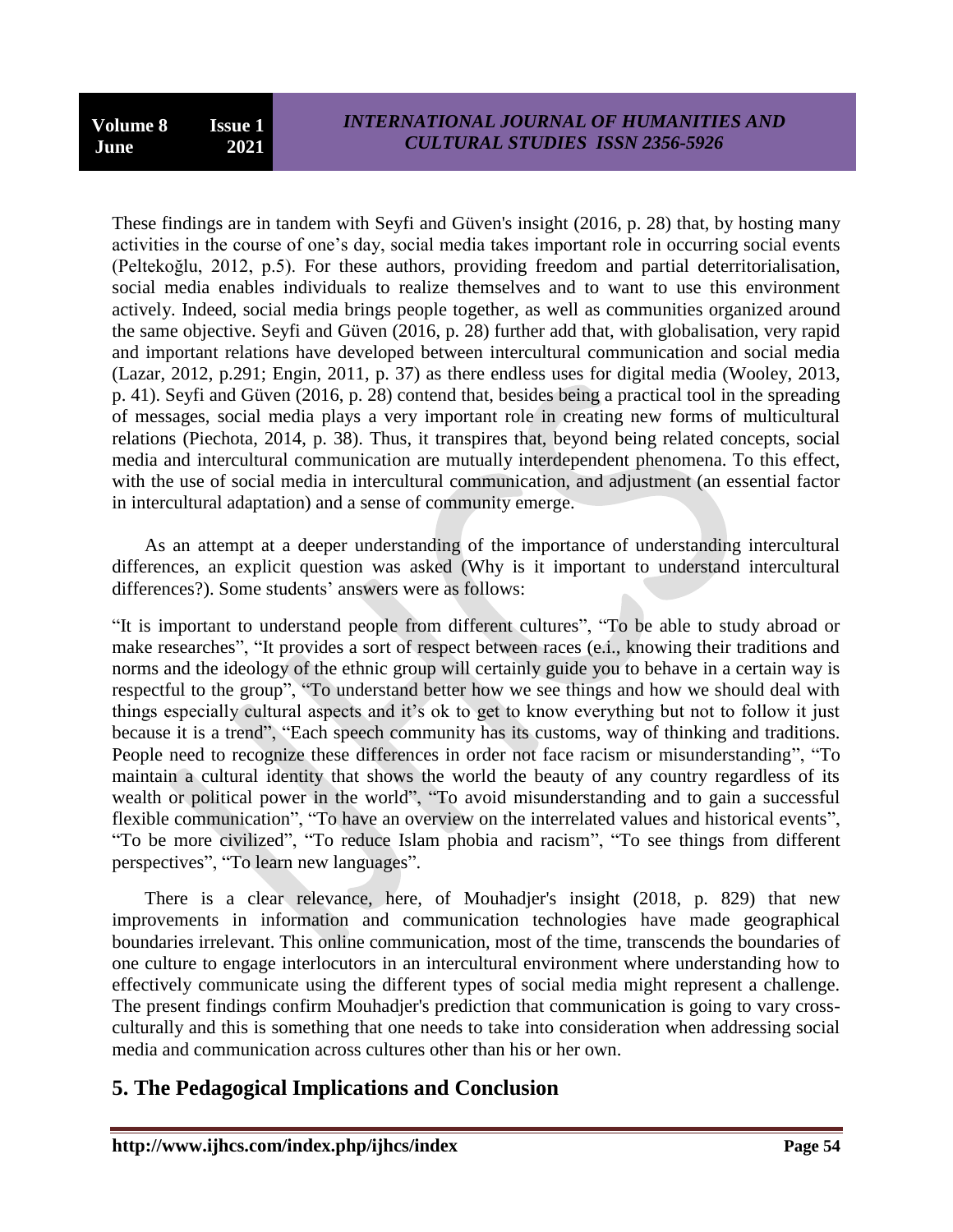With the rapid growth in communication technologies, cultures have integrated like never before and began to influence each other. Especially with the development of Social Media usage, it has become a necessity to explore the influences of Social Media in intercultural understanding. Through this article, we attempted to show the pedagogical role of Social Media in improving students' intercultural understanding by both qualitative and quantitative analyses. The qualitative and quantitative data acquired from this study shows that Social Media are means of communication that facilitate students" faster adaptation and improve their intercultural understanding. By the use of Social Media, students get the chance to increase their cultural awareness through building knowledge, embracing new skills and strategies, and reconsidering if not changing- attitudes.

 Moreover, the findings of this study are in line with the findings of Prakapienė and Prakaspas (2016) about the impact of Social Media on intercultural communication, and Sawyer and Chen (2012) who made the research about the effects of Social Media in the process of cultural adaptation and analyzed the use of Social Media by USA students. Thus, three findings can be drawn from the current study: First, improving students' intercultural understanding through the use of Social Media in Algeria could be possible if Social Media are properly used. The good use of Social Media provides the condition for intercultural understanding improvement. Second, intercultural understanding would be built in the context of real-life social interaction and social media use. The third and last finding of this study is that Social Media affect intercultural understanding positively which is clearer nowadays than it used to previously to the host country, whereas this positive impact would not be independent of real social interaction with the host culture.

 Consequently, Social Media is tremendously important for students to enrich their learning process with the appropriate use of it and to promote their perspectives about the target cultures and ameliorate their communicative competence to interact and communicate with people from different cultures effectively and appropriately.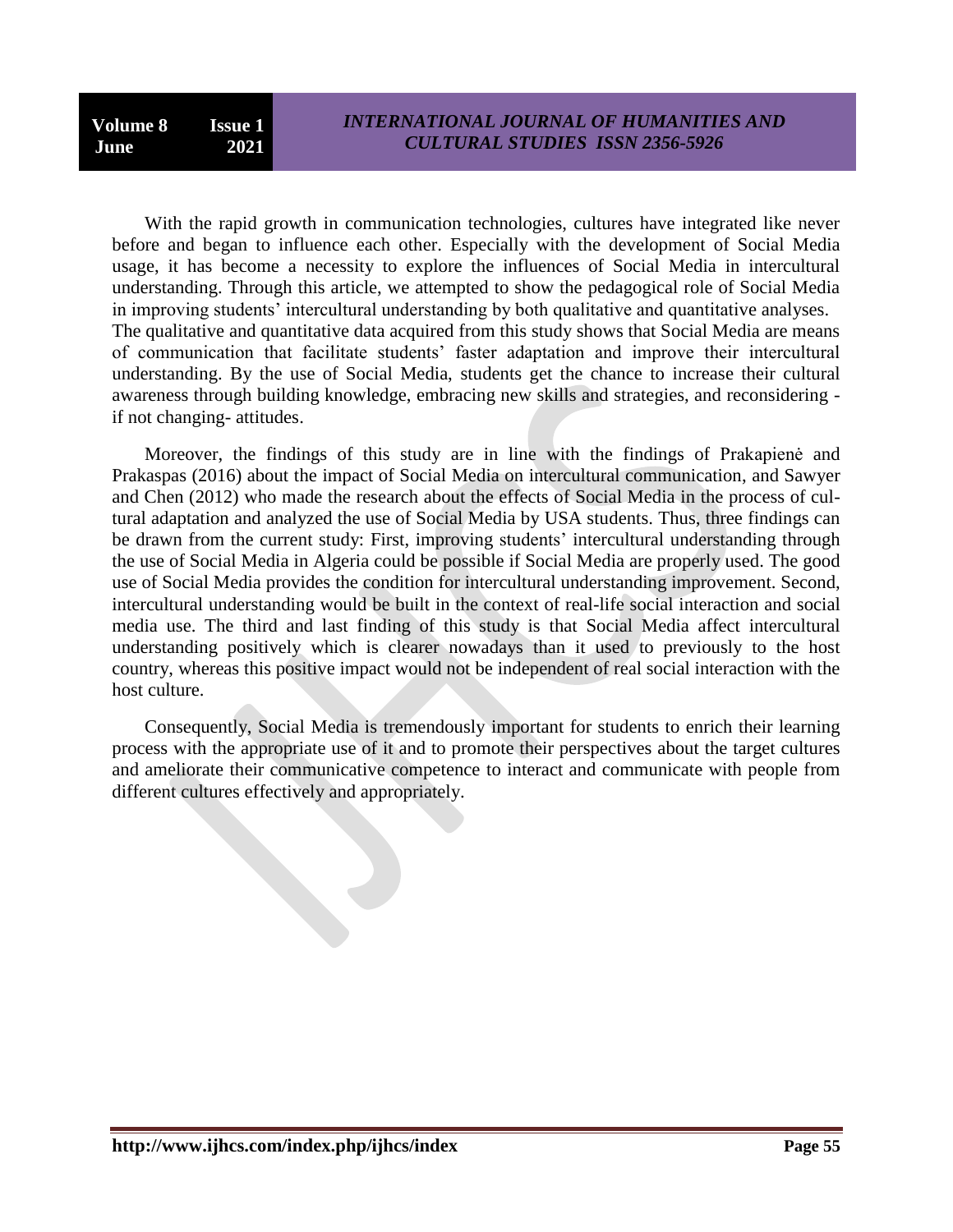# Bibliography

Akram, W, Kumar, R. (2017) A study on positive and negative effects of social media on society. International Journal of Computer Science and Engineering v.5 (10), pp. 346-354.

Al-Menayes, J. (2015). Dimensions of Social Media Addiction among University Students in Kuwait. *Psychology and Behavioral Sciences.* Vol. 4, No. 1, 2015, pp. 23-28. doi: 10.11648/j.pbs.20150401.14.

Alred, G., Byram, M., and Fleming, M. (2006). *Education for Intercultural Citizenship: Concepts and Comparisons*. Clevedon (UK): WBC Book Manufacturers Ltd.

Alt, D., & Reingold, R. (2012). Current changes in teacher's definition: From passive observer to moral and democratic leader. In D, Alt & Reingold (Eds). Changes in teachers' moral role: From passive observer to moral and democratic leaders (pp.1-11). Rotterdam, the Netherlands: Sense Publishers.

Baruah, T. (2012). Effectiveness of Social Media as a tool of communication and its potential for technology-enabled connections: A micro-level study. International Journal of Scientific Publications, Vol. 2 (5). Pp. 1-10.

Bouherar, S. (2020). Religion and Culture in Algeria: The Impact of Religious Interpretations on Social Practices. International Journal of Education and Knowledge Management (IJEKM). 3(2): 1-5.

Braskamp, L. (2008). Developing Global Citizens. Journal of College and Character, Volume X, No. 1.

Bryam, M.S. (1997). Teaching and assessing intercultural communicative competence. Clevedon: Multilingual Matters.

Bryman, A. (2001). Social Research Methods. New York: Oxford University Press.

Byram, M. (2008) *From Foreign Language Education to Education for Intercultural Citizenship*. Clevedon: Multilingual Matters.

Byram, M., & Wagner, M. (2018). Making a difference: Language teaching for intercultural and international dialogue. Foreign Language Annals, 519(1), 140-151.

Çakir, I. (2006). Socio-pragmatic problems in foreign language teaching. Journal of Language and Linguistic Studies, Vol.2, No.2, pp. 137-146.

Chen, G & Zhang, K. (2010). New media and cultural identity in the global society. In Taiwo, Rotimi (Ed.), Handbook of research on discourse behavior and digital communication: Language structures and social interaction (pp. 801-815). Hershey, PA: Idea Group

Chen, W. (2009). Internet use and intercultural adaptation: A case study on Chinese immigrants Chen. B, & Bryer, T. (2012). *Investigating Instructional Strategies for Using Social Media in Formal and Informal Learning* . The International Review of Research in Open and Distance Learning. 13(1). 87-104.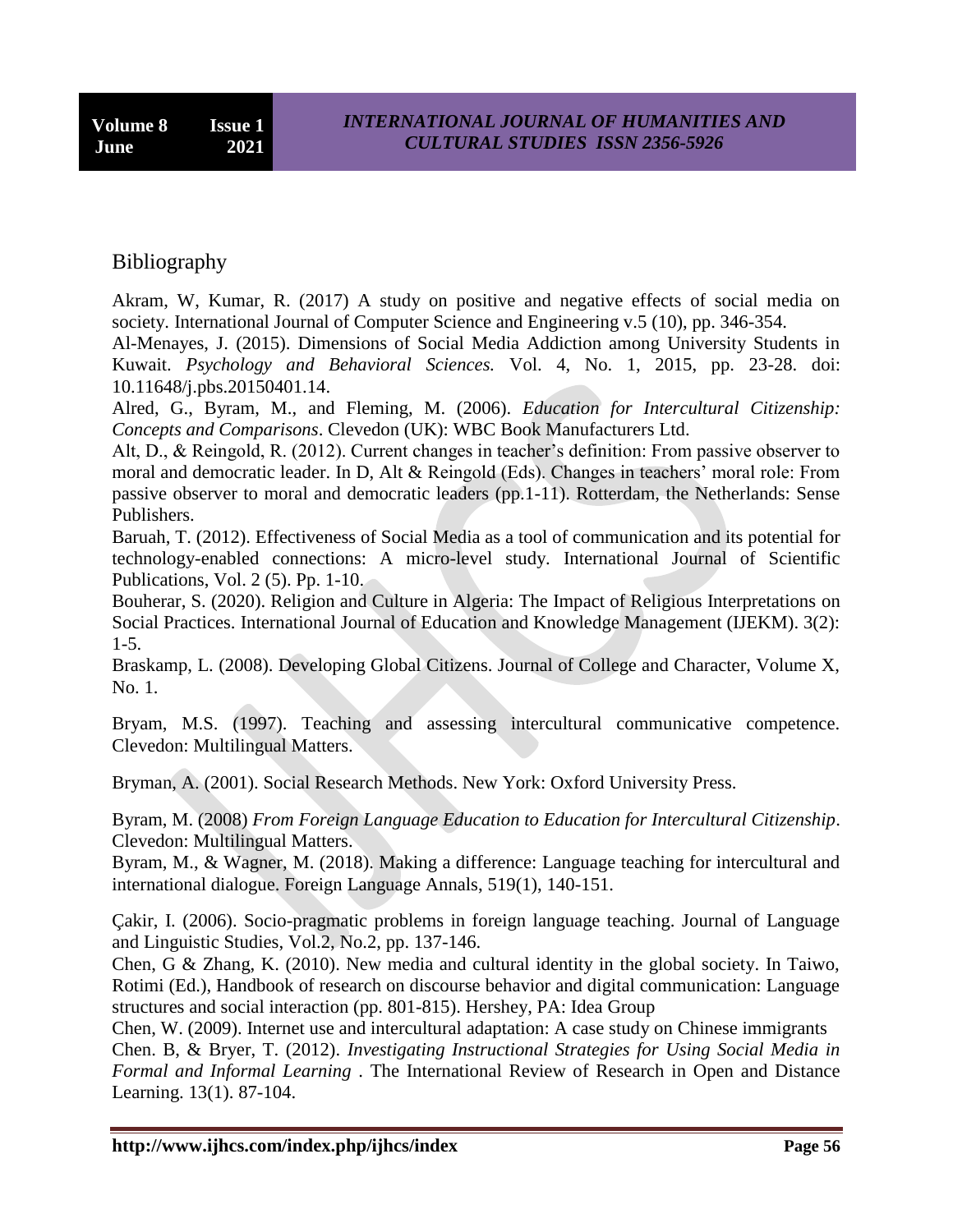Croucher, S. M. (2011). Social networking and cultural adaptation: A theoretical model. *Journal of International and Intercultural Communication, 4*(4), 259–264. [https://doi.org/10.1080/1751305 7.2011.598046](https://doi.org/10.1080/1751305%207.2011.598046)

Ellison, N. B., Steinfield, C., & Lampe, C. (2007). The benefits of Facebook "friends:" social capital and college students" use of online social network sites. Journal of Computer-Mediated Communication, *12*(4), 1143-1168.

Emeh, J. U. and Enukoha, O. I. (1994). "The philosophy of teaching". In S. C. Uche and O.I. Enukoha (eds.), General Teaching Methods: A book of Reading. Calabar: Department of Curriculum and Teaching Publication Series.

Engin , B. (2011). "*Yeni Medya ve Sosyal Hareketler', Cesur Yeni Medya*, e-book, comp. Mutlu Binark, Işık B. Fidaner, Ankara, Alternatif Bilişim Derneği Yayınları, p. 37. ISBN 978-605- 62169-0-9.

Hrabcová, M. (2017). Using music and poetry to highlight socio-cultural context in ELT. Masaryk University Brno Faculty of Education

in Singapore. Paper presented at the annual meeting of the International Communication Association, New York City, NY.

Jakubowski, J. (2018). Intercultural competences and social media: contribution through research. Adam Mickiewicz University in Pozna. DOI 10.14746/ssp.2018.3.3

Kramsch, C. (2014). Teaching Foreign Languages in an Era of Globalization: Introduction. The Modern Language Journal, Vol, 98(1). Pp. 296-311.

Kramsch, C. (2014). Teaching Foreign Languages in an Era of Globalization: Introduction. The Modern Language Journal, Vol, 98(1). Pp. 296-311.

Lau, C. H. (2011). Internet addiction among university students in China. Dissertation: The Chinese University of Hong Kong.

Lazar, L. (2012). Media as a Mediator of Intercultural Communication in the Age of Globalization. *International Journal of Communication Research*, vol. 2(4).

Mouhadjer, N. (2018). Social Media and its impact on intercultural communication. IJAEDU-

International E-Journal of Advances in Education, Vol. IV, Issue 10.pp. 68-71

Niemz, K., Griffiths, M. and Banyard, M. (2006). Prevalence of pathological Internet use among university students and correlations with self-esteem, *Cyber psychology and Behavior*, vol. 11, pp. 480-483.

Nwafor, H., and Nwogu, U, J. (2014). Humanizing the Classroom: A Pragmatic Approach European Scientific Journal, Vol, 10, No. 19.

on Social Practices. International Journal of Education and Knowledge Management (IJEKM) 3(2): 1-15. Pp. 1-15.

Onoguere, W. O. (2000). Introduction to general methodology. Warri: Eregha Publisher.

Peltekoğlu , F. (2012). *Sosyal Medya Sosyal Değişim*, comp. Kara T., and Ebru Ö. Sosyal Medya/Akademi. Beta Yayıncılık, İstanbul, ISBN 978-605-377-669-7.

Piechota , G. (2014). The Role of Social Media in Creating Intercultural Dialogue and Overcoming Prejudice – a Comparative Analysis of Pilot Survey Results.

Poli, R. and Agrimi. E. (2012). Internet addiction disorder: prevalence in Italian student population, *Nordic Journal of Psychiatry*, vol. 66, pp. 55-59.